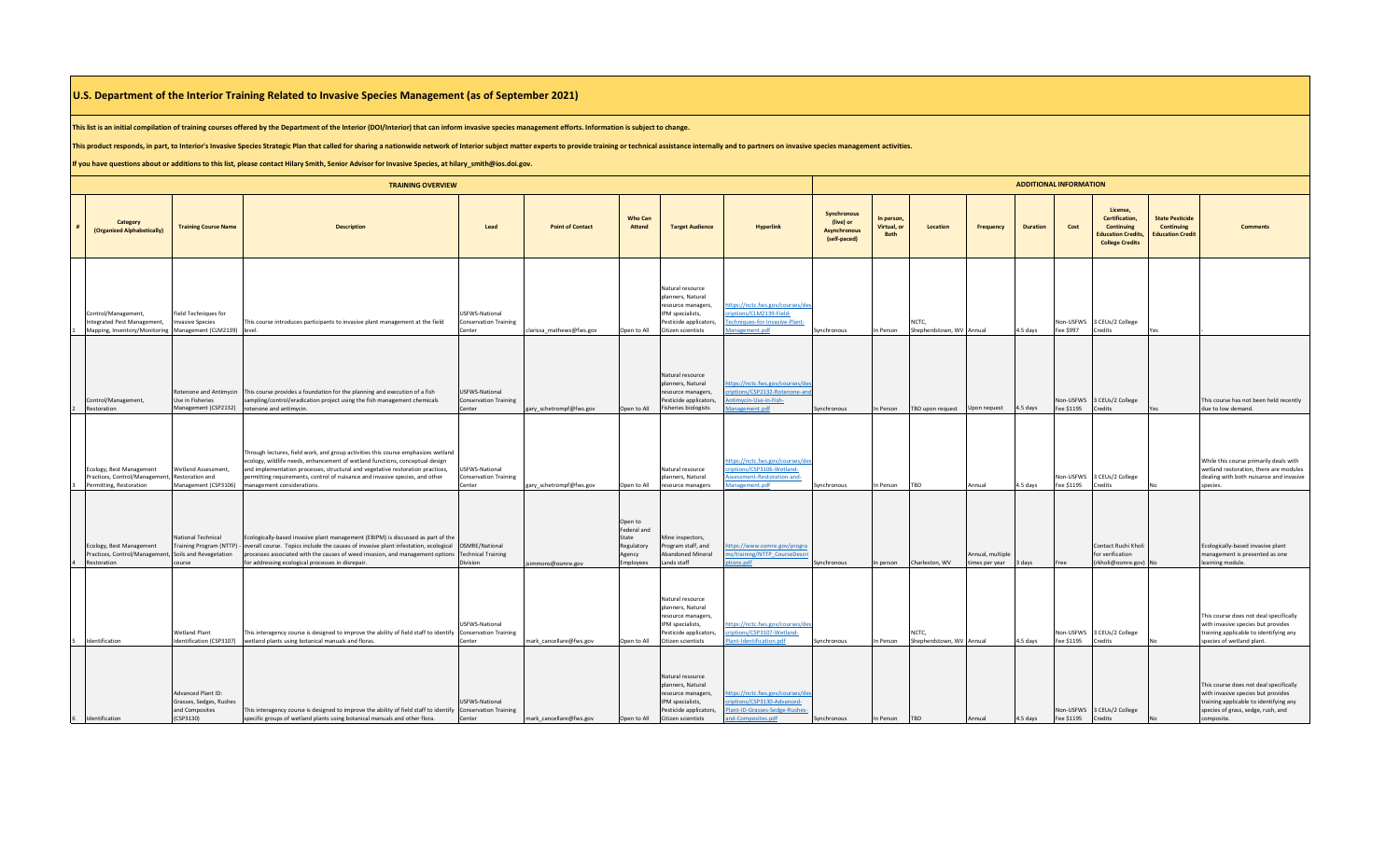| Category<br>(Organized Alphabetically)                                                                          | <b>Training Course Name</b>                                                                        | <b>Description</b>                                                                                                                                                                                                                                                                                                                                                                                                                                                                                                                                                                                                                                                                                                                                                                                                                       | Lead                                   | <b>Point of Contact</b>                          | <b>Who Can</b><br>Attend                                 | <b>Target Audience</b>                                                                                                                                                                                    | <b>Hyperlink</b>                                                                                                     | Synchronous<br>(live) or<br><b>Asynchronous</b><br>(self-paced) | In person,<br>Virtual, or<br><b>Both</b> | Location                                                  | <b>Frequency</b> | <b>Duration</b> | Cost                              | License,<br>Certification,<br>Continuing<br><b>Education Credits,</b><br><b>College Credits</b>                                                                     | <b>State Pesticide</b><br>Continuing<br><b>Education Credit</b> |                                                                                                                                                                                                                                                                                                                                                                                                                                                                                                      |
|-----------------------------------------------------------------------------------------------------------------|----------------------------------------------------------------------------------------------------|------------------------------------------------------------------------------------------------------------------------------------------------------------------------------------------------------------------------------------------------------------------------------------------------------------------------------------------------------------------------------------------------------------------------------------------------------------------------------------------------------------------------------------------------------------------------------------------------------------------------------------------------------------------------------------------------------------------------------------------------------------------------------------------------------------------------------------------|----------------------------------------|--------------------------------------------------|----------------------------------------------------------|-----------------------------------------------------------------------------------------------------------------------------------------------------------------------------------------------------------|----------------------------------------------------------------------------------------------------------------------|-----------------------------------------------------------------|------------------------------------------|-----------------------------------------------------------|------------------|-----------------|-----------------------------------|---------------------------------------------------------------------------------------------------------------------------------------------------------------------|-----------------------------------------------------------------|------------------------------------------------------------------------------------------------------------------------------------------------------------------------------------------------------------------------------------------------------------------------------------------------------------------------------------------------------------------------------------------------------------------------------------------------------------------------------------------------------|
| <b>Integrated Pest Management</b>                                                                               | ntegrated Pest<br><b>Management &amp; Pesticide</b><br>pplicator Certification<br>(BLM-TC-9000-01) | A certification-level course that examines the problems of noxious weeds and<br>poisonous plants and the applying of chemicals approved for use on federal lands.<br>n addition, presentations address alternative biological control methods,<br>integrated pest management, personal safety, calibration techniques, formulas fo<br>proper pesticide mixtures, pesticides and environmental health, special<br>considerations for applying pesticides in riparian situations, etc                                                                                                                                                                                                                                                                                                                                                      | <b>BLM-National Training</b><br>Center | Lori Young (Iyoung@blm.gov)                      | Open to All                                              | <b>BLM Specific Course -</b><br>DOI Employees, Other<br>ederal, State, and<br>ocal individuals are<br>welcome to attend if<br>space is available                                                          | DOI Talent (DOI internal)<br>tps://doitalent.ibc.doi.gov/<br>index.php?id=1102                                       | Synchronous                                                     | In Person                                | Location rotates                                          | Annual           | 30 hours        | BLM Free,<br>Von-BLM Fee<br>\$700 | This course and<br>testing are in<br>compliance with th<br><b>Bureau's Pesticide</b><br>Applicator<br>Certification Plan in<br>accordance with<br>EPA requirements. | Yes (upon request                                               |                                                                                                                                                                                                                                                                                                                                                                                                                                                                                                      |
| <b>Integrated Pest Management</b>                                                                               | <b>Drientation to National</b><br>ark Service Integrated<br>Pest Management                        | This course provides an introduction to Integrated Pest Management (IPM) in the<br>National Park Service (NPS). It is designed for a wide variety of employees who<br>are responsible for or involved in pest management on NPS lands or properties. NPS                                                                                                                                                                                                                                                                                                                                                                                                                                                                                                                                                                                 |                                        | pm@nps.gov                                       | IOO<br>Employees                                         | IPM specialists, Natura<br>esource planners,<br>Natural resource<br>managers, Pesticide<br>applicators                                                                                                    | DOI Talent (DOI internal link)<br>ttps://doitalent.ibc.doi.gov/e<br>/index.php?id=9276                               | Asynchoronus                                                    | Virtual                                  | Online                                                    | Jpon request     | 2 hours         | ree                               | None                                                                                                                                                                |                                                                 | This course does not deal specifically<br>with invasive species but provides useful<br>information related to the integrated<br>pest management approach to managing<br>invasive species.                                                                                                                                                                                                                                                                                                            |
| Integrated Pest Management,<br><b>Best Management Practices,</b><br>Control/Management,<br>Monitoring, Planning | National Park Service<br>Integrated Pest<br>Management Webinar<br>Series (public)                  | The National Park Service (NPS) Integrated Pest Management program, in<br>collaboration with the NPS invasive species programs, hosts weekly webinars in<br>Calendar Year 2021. The presenters include NPS and other DOI agency employees,<br>DOI contractors, USDA/USFS employees, and university professors who present on<br>opics such as Invasive Species, Pesticide Safety, Pesticide Use Proposal System<br>(PUPS), and Museum Management. The presentations are recorded and are<br>available online.                                                                                                                                                                                                                                                                                                                            |                                        | pm@nps.gov                                       | Open to All                                              | Natural resource<br>planners, Natural<br>esource managers,<br>IPM specialists,<br>Pesticide applicators,<br>Researchers, Citizen<br>scientists                                                            | ttps://mylearning.nps.gov/tra<br>ing-courses/integrated-pest-<br>nanagement-virtual-training-<br>eries/              | Asynchoronus                                                    | Virtual                                  | Online                                                    | Upon request     | Varies          | Free                              | None                                                                                                                                                                |                                                                 | nvasive species and related topics will be<br>a portion of the overall material covered<br>as part of the webinar series.                                                                                                                                                                                                                                                                                                                                                                            |
| Integrated Pest Management,<br>Best Management Practices,<br>Control/Management,<br>0 Monitoring, Planning      | National Park Service<br>ntegrated Pest<br>Aanagement Webinar<br>Series (DOI only)                 | The National Park Service (NPS) Integrated Pest Management (IPM) program, in<br>collaboration with the NPS invasive species programs, hosts weekly webinars in<br>Calendar Year 2021. The presenters include NPS and other DOI agency employees<br>DOI contractors, USDA/USFS employees, and university professors who present or<br>topics such as Invasive Species, Pesticide Safety, Pesticide Use Proposal System<br>(PUPS), and Museum Management. The IPM program is recording these webinars<br>and will use them to form the basis of the replacement for the original 40-hour<br>IPM training course last held in 2010.                                                                                                                                                                                                         |                                        | om@nps.gov                                       | ומם<br>Employees                                         | Natural resource<br>planners, Natural<br>esource managers<br>IPM specialists,<br>Pesticide applicators,<br>Researchers, Citizen<br>scientists                                                             | (DOI internal link)<br>ttps://doimspp.sharepoint.com<br>ites/nps-nrss-invasivespecies<br>n/SitePages/Training.aspx   | Asynchoronus                                                    | Virtual                                  | Online                                                    | Jpon request     | Varies          | Free                              | None                                                                                                                                                                |                                                                 | Invasive species and related topics will be<br>a portion of the overall material covered<br>as part of the webinar series.                                                                                                                                                                                                                                                                                                                                                                           |
| 11 Inventory/Monitoring                                                                                         |                                                                                                    | The US Fish and Wildlife Service (USFWS) Legacy Region 8 Inventory and<br>Monitoring Program began offering workshops to refuges as a starting point for<br>creating invasive plant management objectives and incorporating adaptive<br>management into their efforts. The workshop is a prioritization workshop that<br>utilizes the Invasive Plant Inventory and Early Detection Prioritization Tool to<br>dentify the plant species that refuges should target for inventory or Early<br>Detection and Rapid Response. The workshop helps to identify both the species<br>of plants and geographical areas of the refuge that should be prioritized as the<br>ocus of limited management efforts and resources. Implementation of the<br>nvasive Plant Workshop workshops is being transferred to the new regional Invasives Program. |                                        | USFWS-Legacy Region 8 jennifer ketterlin@fws.gov | USFWS Legacy<br>Region 8<br>Refuge staff<br>and partners | Natural resource<br>nanagers                                                                                                                                                                              |                                                                                                                      | vnchronous                                                      |                                          | Refuges in California<br>Nevada, and the<br>Klamath Basin | Jpon request     | $1-3$ days      |                                   | None                                                                                                                                                                |                                                                 | The workshops are often suggested to<br>refuges by the regional invasive species<br>coordinator or Inventory and Monitoring<br>staff but any refuge can request a<br>workshop. They are tailored to the<br>specific needs of the refuges and may<br>incorporate monitoring protocol<br>development or development of an<br>Integrated Pest Management or Invasive<br>Plant Management plan into the<br>workshop. Workshop length can also be<br>tailored to the needs/availability of the<br>refuge. |
| Inventory/Monitoring, Risk<br>12 Assessment                                                                     | merging Topics in<br>onservation Science<br>Vorkshop -<br>nvironmental DNA<br>CSP2000A)            | This workshop is designed to provide resource professionals at both staff and<br>management levels with the background and tools needed to evaluate issues<br>where environmental DNA (eDNA) data play a role in the management of plants USFWS-National<br>and animals. Instruction on eDNA Best Management Practices, terminology,<br>concepts, and case histories are provided throughout the workshop.                                                                                                                                                                                                                                                                                                                                                                                                                               | Conservation Training<br>Center        | matthew_patterson@fws.gov                        | Open to All                                              | Resource professionals<br>who work with issues<br>where environmental<br>DNA data has<br>implications for the<br>management of plant<br>or animal populations,<br>especially those in<br>aquatic habitats | ttps://training.fws.gov/course<br>escriptions/CSP2000A-<br>merging-Topics-in-Conservatio<br>cience-Workshop-eDNA.pdf | Synchronous                                                     | In Person                                | NCTC,<br>Shepherdstown, WV planned for 2022 4.5 days      | First offering   |                 | -ree<br>Non-USFWS<br>Fee \$1195   | 2 College Credits                                                                                                                                                   |                                                                 | This eDNA workshop is particularly<br>relevant in detecting the presence of<br>hard to sample aquatic invasive species.                                                                                                                                                                                                                                                                                                                                                                              |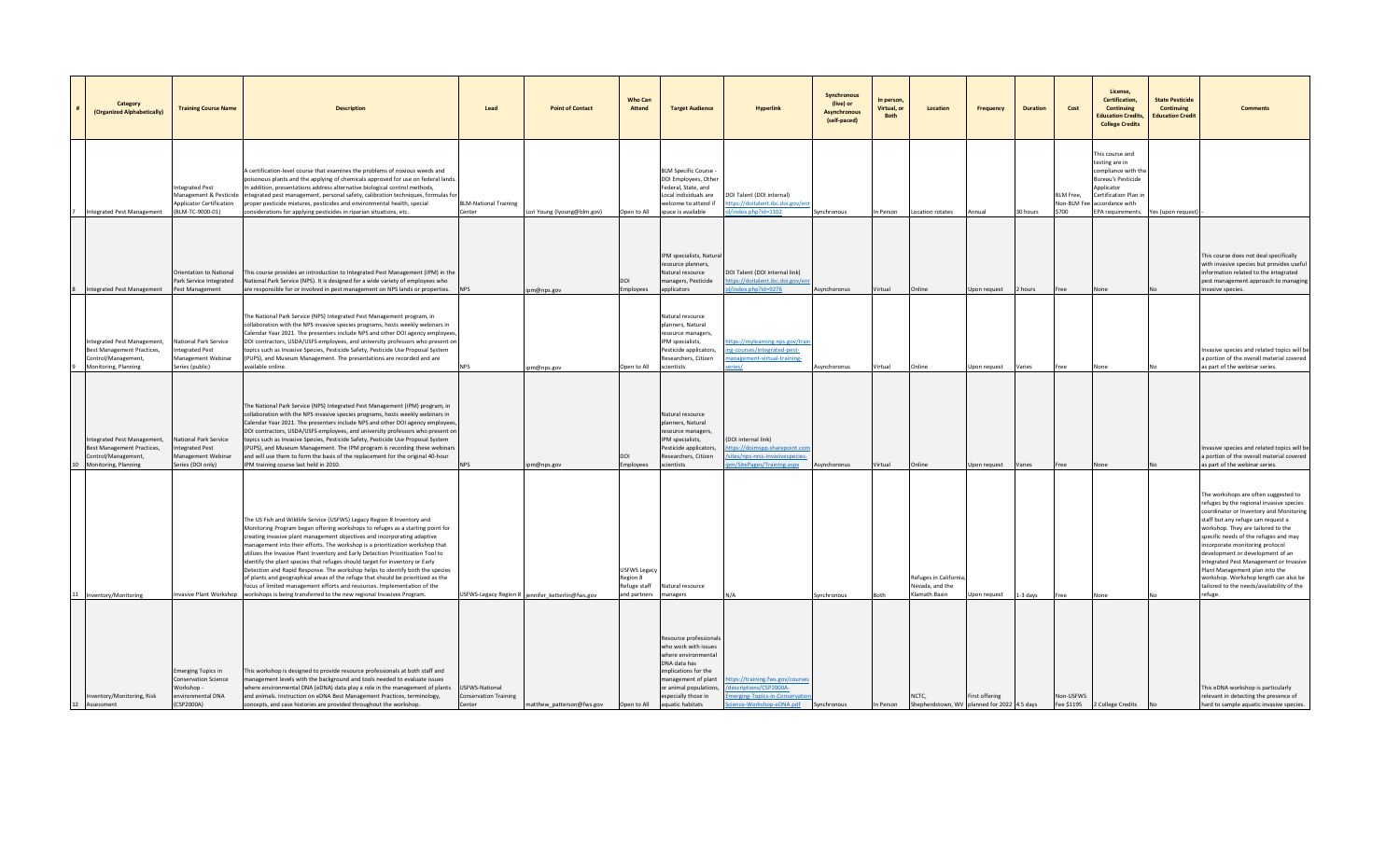| Category<br>(Organized Alphabetically)                       | <b>Training Course Name</b>                                                                | <b>Description</b>                                                                                                                                                                                                                                                                                                                                                                                                                                    | Lead                                                            | <b>Point of Contact</b>  | <b>Who Can</b><br>Attend | <b>Target Audience</b>                                                                                                                                                                           | Hyperlink                                                                                                                                                                                          | Synchronous<br>(live) or<br><b>Asynchronous</b><br>(self-paced) | In person,<br>Virtual, or<br><b>Both</b> | Location                                  | <b>Frequency</b>        | <b>Duration</b> | Cost                                                       | License.<br>Certification,<br>Continuing<br><b>Education Credits.</b><br><b>College Credits</b> | <b>State Pesticide</b><br>Continuing<br><b>Education Credit</b> |                                                                                                                                                                                                                                 |
|--------------------------------------------------------------|--------------------------------------------------------------------------------------------|-------------------------------------------------------------------------------------------------------------------------------------------------------------------------------------------------------------------------------------------------------------------------------------------------------------------------------------------------------------------------------------------------------------------------------------------------------|-----------------------------------------------------------------|--------------------------|--------------------------|--------------------------------------------------------------------------------------------------------------------------------------------------------------------------------------------------|----------------------------------------------------------------------------------------------------------------------------------------------------------------------------------------------------|-----------------------------------------------------------------|------------------------------------------|-------------------------------------------|-------------------------|-----------------|------------------------------------------------------------|-------------------------------------------------------------------------------------------------|-----------------------------------------------------------------|---------------------------------------------------------------------------------------------------------------------------------------------------------------------------------------------------------------------------------|
| Pesticide Use, Risk Assessment, Wildlife Resources<br>Safety | Pesticides and Fish &<br>(CSP3119)                                                         | This course presents an overview of the major types of pesticides that can affect USFWS-National<br>fish and wildlife resources, typical routes of exposure, and assessing potential risk Conservation Training<br>and environmental fate of pesticides in terrestrial and aquatic systems.                                                                                                                                                           | Center                                                          | gary_schetrompf@fws.gov  | Open to All              | Natural resource<br>planners, Natural<br>resource managers.<br>IPM specialists,<br>Pesticide applicators,<br>Researchers, Citizen<br>scientists                                                  | tps://nctc.fws.gov/courses/d<br>riptions/CSP3119-Pesticides-<br>ind-Fish-and-Wildlife-<br>esources.pdf                                                                                             | Synchronous                                                     | n Person                                 | NCTC,<br>Shepherdstown, WV Annual         |                         | 4.5 days        | Fee \$1195                                                 | Non-USFWS 3 CEUs/2 College<br>Credits                                                           |                                                                 | This course does not deal specifically<br>with invasive species but provides useful<br>information related to environmental<br>effects of pesticides that may be used in<br>the control of invasive species.                    |
| Prevention, Risk Assessment                                  | <b>Hazard Analysis Critical</b><br>Control Point (HACCP)<br>(CSP2131)                      | Hazard Planning to Prevent the Spread of Invasive Species is a 5-step planning<br>process that analyzes the risks of moving potentially invasive species during<br>resource management or research activities. This course provides participants<br>training on using the Hazard Analysis Critical Control Point process.                                                                                                                             | USFWS-National<br><b>Conservation Training</b><br>Center        | eric_tsakiris@fws.gov    | Open to All              | Natural resource<br>managers who might<br>have to address<br>part of their work                                                                                                                  | ttps://nctc.fws.gov/courses/de<br>riptions/CSP2131-Hazard-<br>Analysis-and-Critical-Contro-<br>Point-HACCP-Planning-<br>nvasive species risks as to Prevent-the-Spread-<br>of Invasive-Species.pdf | Synchronous                                                     | In Person                                | TBD                                       | Annual -<br>Regionally  | 2 days          | Non-USFWS<br>Fee \$398                                     | 1 CEU                                                                                           |                                                                 | This course can be held in conjunction<br>with the HAACP Train-the-Trainer course.                                                                                                                                              |
| Prevention, Risk Assessment                                  | <b>Hazard Analysis Critical</b><br>Control Point (HACCP)<br>Train-the-Trainer<br>(CSP2133) | This course trains Instructors for the Hazard Planning to Prevent the Spread of<br>nvasive Species course.                                                                                                                                                                                                                                                                                                                                            | JSFWS-National<br><b>Conservation Training</b><br>Center        | ric_tsakiris@fws.gov     | Open to All              | Anyone working in<br>natural resource<br>management that<br>eeds to train their<br>staff in HACCP                                                                                                | https://nctc.fws.gov/courses/c<br>riptions/CSP2133-HACCP-<br>lanning-to-Prevent-the-Spread<br>f-Invasive-Species-Train-the-<br>rainer.ndf                                                          | Synchronous                                                     | n Person                                 | <b>TRD</b>                                | nnual<br>egionally      | 2.5 days        | <b>Jon-USFWS</b><br>Fee \$597                              | 2 CEUs                                                                                          |                                                                 | This course can be held in conjunction<br>with the HAACP course                                                                                                                                                                 |
|                                                              |                                                                                            | The training sessions below do not deal specifically with invasive species but topics may be relevant and useful for invasive species managers.                                                                                                                                                                                                                                                                                                       |                                                                 |                          |                          |                                                                                                                                                                                                  |                                                                                                                                                                                                    |                                                                 |                                          |                                           |                         |                 |                                                            |                                                                                                 |                                                                 |                                                                                                                                                                                                                                 |
| <b>Citizen Science</b>                                       | Implementing a<br>Successful Citizen Science<br>Effort (OUT8067)                           | This course addresses how the US Fish and Wildlife Service (USFWS) and other<br>federal agencies use citizen science to support their missions, including benefiting<br>both scientific and outreach programs. This course can help participants plan their USFWS-National<br>first project or expand an existing program, and to use citizen science data to<br>make natural resource decisions and enhance educational outreach programming. Center | <b>Conservation Training</b>                                    | michelle donlan@fws.gov  | Open to All              | Anyone who is using<br>citizen science data or<br>is developing or<br>enhancing a citizen<br>science program for<br>educational and/or<br>natural resource<br>decision making<br><b>PAPONIUM</b> | tps://nctc.fws.gov/courses/<br>iptions/OUT8067-<br>plementing-a-<br>uccessful%20Citizen-Science-<br>ffort.pdf                                                                                      | <b>Synchronous</b>                                              | Virtual                                  | Online                                    | Annual                  | 12 hours        | ree for<br>USFWS, NPS<br>and USGS;<br>others fee<br>\$398  | LCEU.                                                                                           |                                                                 | This course does not deal specifically<br>with invasive species but provides useful<br>information related to citizen science.                                                                                                  |
| 17 Data/Database Management                                  | Data Science<br>Management Workshop<br>(CSP7307)                                           | This workshop addresses database issues in the US Fish and Wildlife Service<br>(USFWS) with discussion on problem solving and best database management<br>practices. Training includes creating and cataloging metadata; the database<br>management cycle; planning; USFWS policies; and cloud storage.                                                                                                                                               | <b>USFWS-National</b><br><b>Conservation Training</b><br>Center | mark cancellare@fws.gov  | USFWS<br>mployees        | USFWS staff who<br>collect and maintain<br>scienitific data                                                                                                                                      | ttps://training.fws.gov/course<br>descriptions/CSP7307-Data-<br>cience-Management-<br>orkshop.pdf                                                                                                  | Synchronous                                                     | <b>Both</b>                              | NCTC.<br>Shepherdstown, WV times per year | Annual, multiple        | oveh 8          |                                                            | 2 CEUs/1 College<br>credit                                                                      |                                                                 | This course does not deal specifically<br>with invasive species but provides useful<br>information related to database<br>management.                                                                                           |
| 18 Data/Database Management                                  | Data Wrangling with R<br>(CSP1004)                                                         | Participants with no prior experience in R will learn how to transform messy field Conservation Training<br>data into purposeful information for analysis and decision making.                                                                                                                                                                                                                                                                        | USFWS-National<br>Center                                        | nark_cancellare@fws.gov  | Open to All              | Anvone who wants to<br>learn R to manipulate<br>data and communicate<br>analysis                                                                                                                 | https://nctc.fws.gov/courses/d<br>criptions/CSP1004-Data-<br>Vrangling-with-R.pdf                                                                                                                  | Synchronous                                                     | <b>soth</b>                              | NCTC.<br>Shepherdstown, WV Annually       |                         | 4.5 days        | Fee \$1195                                                 | Non-USFWS 3 CEUS/2 College<br>Credits                                                           |                                                                 | This course does not deal specifically<br>with invasive species but provides useful<br>information related to data analysis.                                                                                                    |
| 19 Data/Database Management                                  | Field Data Capture using<br>Survey123 and Collector -<br>Online (FWS-OLT-0050)             | This online course provides hands-on experience with multiple GIS applications<br>(ArcGIS Online, Collector, Survey123) using a mobile device. From design and<br>preparation work, to hands-on field data capture, participants learn the entire<br>field data collection workflow and how to manage projects ranging from simple<br>surveys to seasonal programs.                                                                                   | USFWS-National<br><b>Conservation Training</b><br>Center        | clarissa mathews@fws.gov | Open to All              | Natural resource<br>professionals with bas<br>understanding of GIS<br>and at least 3 months<br>experience using<br>ArcGIS Pro software                                                           | N/A                                                                                                                                                                                                | Synchronous                                                     | Virtual                                  | Online                                    | Jpon request 10.5 hours |                 | Free for<br>USFWS, NPS<br>and USGS;<br>others fee<br>\$398 | College Credit                                                                                  |                                                                 | This course is being offered online but it<br>will go back to being taught in person as<br>the National Conservation Training<br>Center opens. If/When it starts being<br>offered in person the course code will be<br>undated. |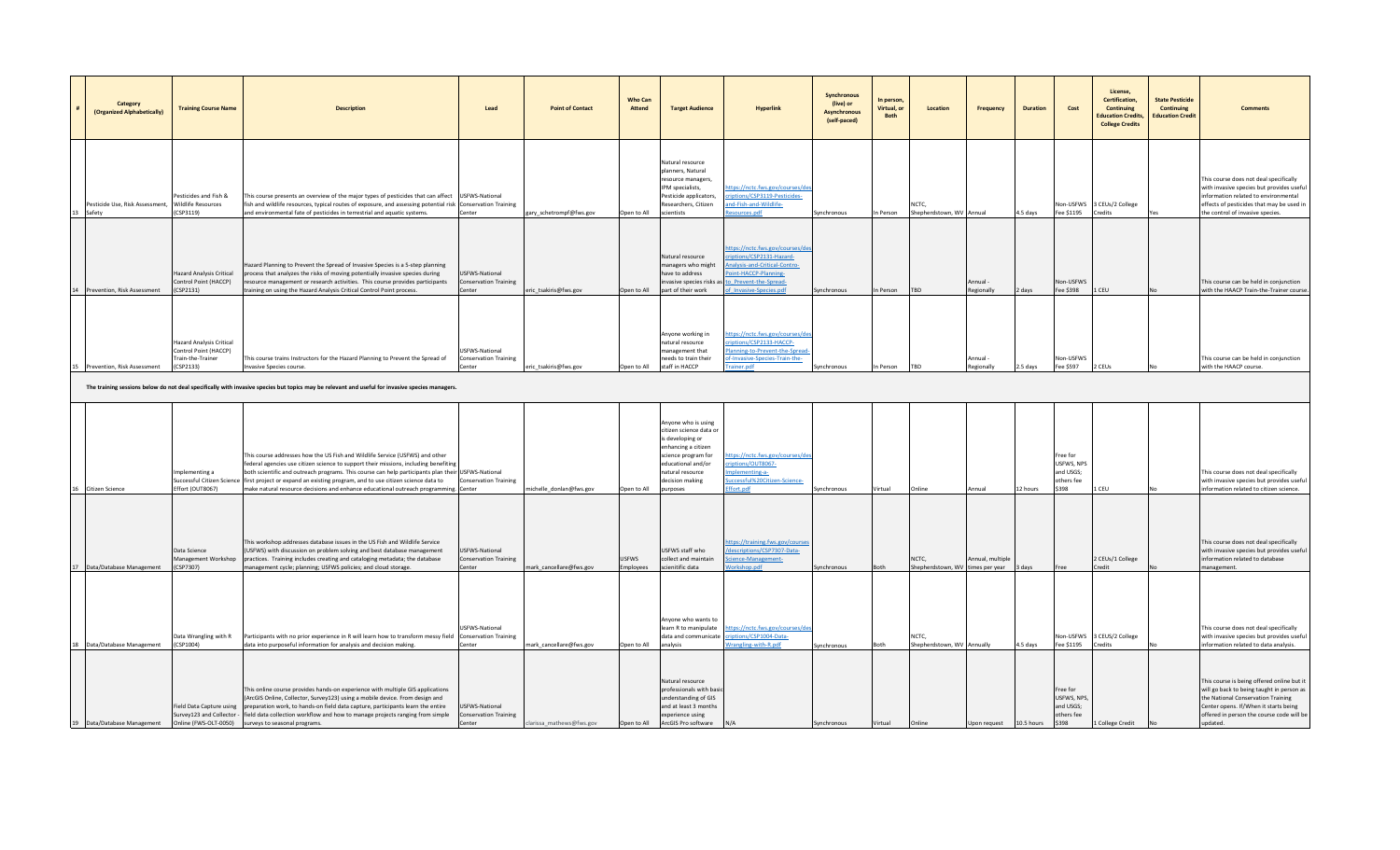| Category<br>(Organized Alphabetically) | <b>Training Course Name</b>                            | <b>Description</b>                                                                                                                                                                                                                                                                                                                                                                                                                                                                                                                                                                                                                    | Lead                                                     | <b>Point of Contact</b>              | <b>Who Can</b><br><b>Attend</b> | <b>Target Audience</b>                                                                                                                                                                                                                                                                                                                                                                                                                                           | <b>Hyperlink</b>                                                                                             | Synchronous<br>(live) or<br><b>Asynchronous</b><br>(self-paced) | In person,<br>Virtual, or<br>Both | Location                                | <b>Frequency</b> | <b>Duration</b> | Cost                    | License,<br>Certification,<br>Continuing<br><b>Education Credits,</b><br><b>College Credits</b> | <b>State Pesticide</b><br><b>Continuing</b><br><b>Education Credit</b> | <b>Comments</b>                                                                                                                       |
|----------------------------------------|--------------------------------------------------------|---------------------------------------------------------------------------------------------------------------------------------------------------------------------------------------------------------------------------------------------------------------------------------------------------------------------------------------------------------------------------------------------------------------------------------------------------------------------------------------------------------------------------------------------------------------------------------------------------------------------------------------|----------------------------------------------------------|--------------------------------------|---------------------------------|------------------------------------------------------------------------------------------------------------------------------------------------------------------------------------------------------------------------------------------------------------------------------------------------------------------------------------------------------------------------------------------------------------------------------------------------------------------|--------------------------------------------------------------------------------------------------------------|-----------------------------------------------------------------|-----------------------------------|-----------------------------------------|------------------|-----------------|-------------------------|-------------------------------------------------------------------------------------------------|------------------------------------------------------------------------|---------------------------------------------------------------------------------------------------------------------------------------|
| 20 Data/Database Management            | Field Data Collection<br>using ArcGIS (CSP7302)        | Use current technology to learn methods for capturing field-based observations<br>on a mobile device and exporting the data for use in other applications. This 3-day<br>intermediate level course provides hands-on experience with multiple GIS<br>applications (ArcGIS Pro, ArcGIS Online, Collector, Survey123) and covers the<br>entire field data collection workflow, from geodatabase design to compilation of<br>outputs.                                                                                                                                                                                                    | USFWS-National<br><b>Conservation Training</b><br>Center | arissa_mathews@fws.gov               | Open to All                     | Field biologists<br>interested in using a<br>mobile device to<br>capture field data and<br>locations for use with<br>ArcGIS                                                                                                                                                                                                                                                                                                                                      | ttps://training.fws.gov/course<br>descriptions/CSP7302-Field-<br>ata-Collection-using ArcGIS.pdf Synchronous |                                                                 | Both                              | <b>NCTC</b><br>Shepherdstown, WV Annual |                  | 3 days          | Non-USFWS<br>Fee \$717  | 2 CEUs/1 College<br>Credit                                                                      |                                                                        | This course does not deal specifically<br>with invasive species but provides useful<br>information related to data collection.        |
| 21 Data/Database Management            | using MS Access<br>(CSP1003)                           | This course covers the principles of data organization, including types of<br>Field Data Management hierarchical data typically collected by natural resource professionals,<br>development of relational databases, data management and manipulation, and<br>formatting data for use in other statistical analysis software packages.                                                                                                                                                                                                                                                                                                | USFWS-National<br><b>Conservation Training</b><br>Center | mark_cancellare@fws.gov              | Open to All                     | Biologists, Technicians<br>Researchers, and<br>Natural resource<br>managers involved in<br>data collection and<br>dissemination of<br>biological data results                                                                                                                                                                                                                                                                                                    | tps://nctc.fws.gov/courses/de<br>riptions/CSP1003-Field-Data-<br>lanagement-Using-MS-<br>cess.pdf            | Synchronous                                                     | Both                              | NCTC,<br>Shepherdstown, WV              | Annual           | 4.5 days        | Fee \$1195              | Non-USFWS 3 CEUS/2 College<br>Credits                                                           |                                                                        | This course does not deal specifically<br>with invasive species but provides useful<br>information related to database<br>management. |
| 22 Data/Database Management            | Making Sense of<br>Biological Data with R<br>(CSP4200) | This course, along with Field Data Management using MS Access (CSP1003), is a<br>foundational course in the toolbox series of courses that build skills in data<br>management, data analysis, monitoring, and species distribution modeling. Two<br>focal points of this class are improving abilities to think like a scientist (e.g.,<br>framing questions, choosing appropriate indicators, and following data analysis<br>steps) and gaining a working knowledge of the R software package.                                                                                                                                       | JSFWS-National<br>Conservation Training<br>Center        | ic_tsakiris@fws.gov                  | Open to All                     | <b>Biologists and others</b><br>with little or no prior<br>experience with R or<br>statistics who need to<br>collect and analyze<br>data for purposes such<br>as impact assessment<br>and biological<br>monitoring                                                                                                                                                                                                                                               | ttps://nctc.fws.gov/courses/de<br>riptions/CSP4200-Making-Sens<br>f-Biological-Data-with-R.pdf               | Synchronous                                                     | In person                         | NCTC,<br>Shepherdstown, WV Annual       |                  | 4.5 days        | Non-USFWS<br>Fee \$1195 | 3 CEUs/2 College<br>Credits                                                                     |                                                                        | This course does not deal specifically<br>with invasive species but provides useful<br>information related to data analysis.          |
| 23 Data/Database Management            | (BLM-TC-1730-10)                                       | Anyone who regularly provides data and information to decision makers or land<br>managers that affect Bureau of Land Management (BLM) lands should take this<br>course. This includes staff coordinating with other public land agencies, working<br>with the Assessment, Inventory; Monitoring (AIM) program, forestry, rangeland<br>and wildlife specialists, and other individuals that regularly need to assess<br>Ecology, Inventory/Monitoring, Ecological Site Description information for landscape management. In the BLM, effective and consistent<br>science integration, including soils science, is a core work process. | <b>BLM-National Training</b><br>Center                   | Jolene Robertson<br>trobert@blm.gov) | DOI<br>Employees                | Specialists in Natural<br>Resources, Cultural<br>Resources,<br>Archaeology,<br>Paleontology, Geology<br>Geohazards,<br>Coordination<br>(landslides), Physical<br>Science, Hydrology,<br>Fire, Oil and Gas,<br>Renewable Energy,<br>Outdoor Recreation,<br>Range Conservation,<br>Forestry, Ecology, GIS,<br>Remote Sensing,<br>Weed/Invasive Species<br>Management, Social<br>Science, Economic<br>Analysis, Planning,<br>NEPA,<br>Wildlife/Fisheries<br>Biology | DOI Talent (DOI internal link)<br>ttps://doitalent.ibc.doi.gov/e<br>/index.php?id=17965                      | Asynchoronus                                                    | Virtual                           | Online                                  | Upon request     | 4 hours         | Free                    | None                                                                                            |                                                                        |                                                                                                                                       |